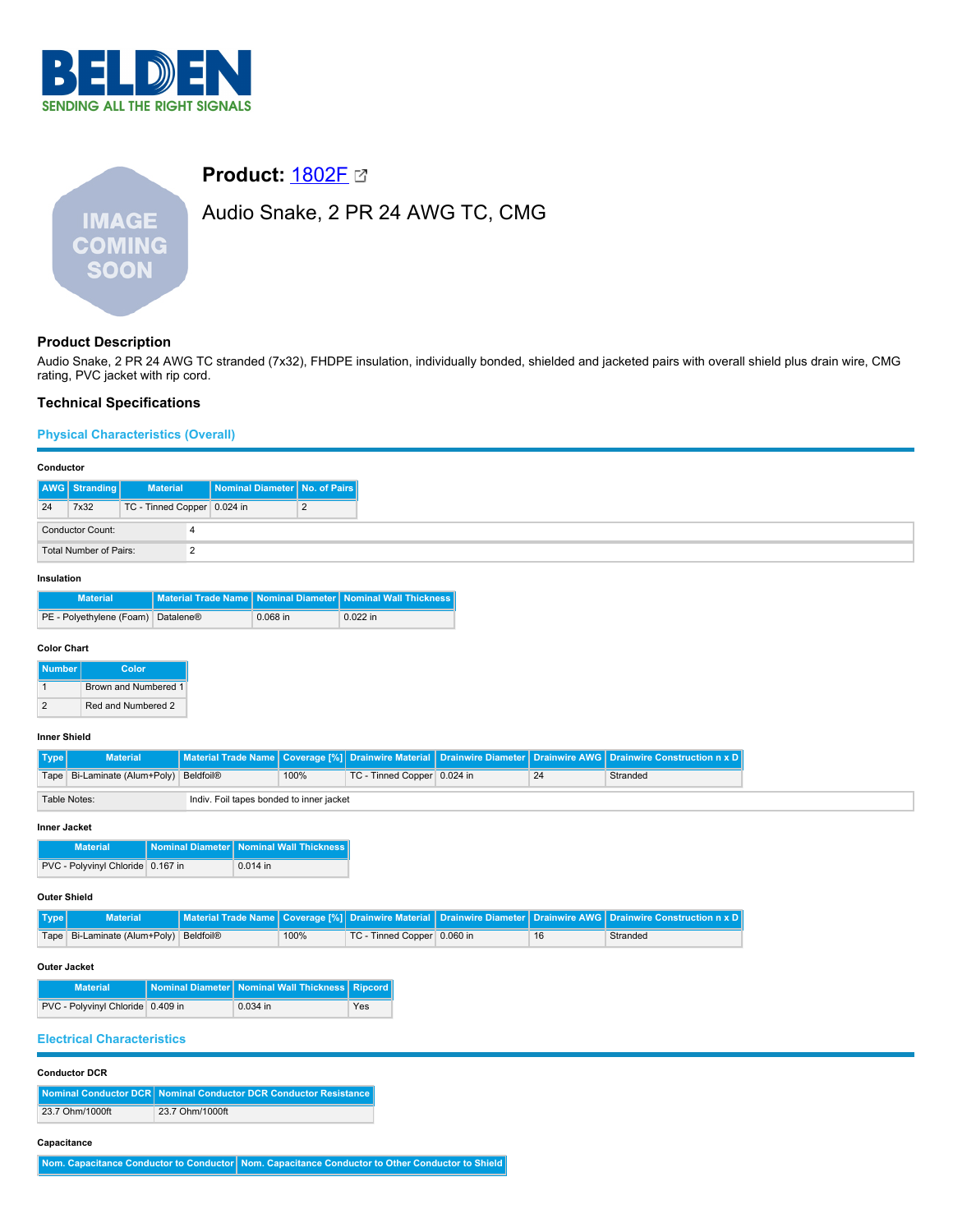$12 \text{ pF/ft}$   $26 \text{ pF/ft}$ 

### **Inductance**

**Nominal Inductance**  $\overline{0.18 \mu H/ft}$ 

# **Impedance**

**Nominal Characteristic Impedance** 110 Ohm

# **High Frequency (Nominal/Typical)**

| <b>Frequency [MHz]</b> | <b>Nom. Insertion Loss</b> |
|------------------------|----------------------------|
| 0.384 MHz              | $0.69$ dB/100ft            |
| 0.7056 MHz             | $0.93$ dB/100ft            |
| 0 768 MHz              | $0.96$ dB/100ft            |
| 1 024 MHz              | 1.07 dB/100ft              |
| 1 4112 MH <sub>7</sub> | 1 19 dB/100ft              |
| 1 536 MHz              | 1 21 dB/100ft              |
| 2 048 MHz              | 1.31 dB/100ft              |
| 28224 MHz              | 1.41 dB/100ft              |
| 3072 MHz               | 1.45 dB/100ft              |
| 4.096 MHz              | 1.57 dB/100ft              |
| 56448 MHz              | 1.76 dB/100ft              |
| 6 144 MHz              | 1.83 dB/100ft              |
| 8 192 MHz              | 2.01 dB/100ft              |
| 11 2896 MHz            | 2 24 dB/100ft              |
| 12.288 MHz             | 2.3 dB/100ft               |
| 24 576 MHz             | 3.08 dB/100ft              |

# **Delay**

| Nominal Velocity of Propagation (VP) [%] |  |
|------------------------------------------|--|
| 76%                                      |  |

# **High Frequency**

| <b>Frequency [MHz]</b> |
|------------------------|
| 0.384 MHz              |
| 0.7056 MHz             |
| 0.768 MHz              |
| 1024 MHz               |
| 1.4112 MHz             |
| 1 536 MHz              |
| 2 048 MHz              |
| 28224 MHz              |
| 3072 MHz               |
| 4 096 MHz              |
| 5.6448 MHz             |
| 6 144 MHz              |
| 8 192 MHz              |
| 11 2896 MHz            |
| 12 288 MHz             |
| 24.576 MHz             |

# **Current**

**Max. Recommended Current [A]** 2.75 Amps per Conductor at 25ºC

# **Voltage**

| <b>UL Voltage Rating</b> |  |
|--------------------------|--|
| $200 \text{ V}$ DMC      |  |

# 300 V RMS

| <b>Temperature Range</b> |  |  |
|--------------------------|--|--|
|                          |  |  |

| UL Temp Rating:                             | $60^{\circ}$ C |
|---------------------------------------------|----------------|
| Operating Temperature Range: -30°C To +60°C |                |